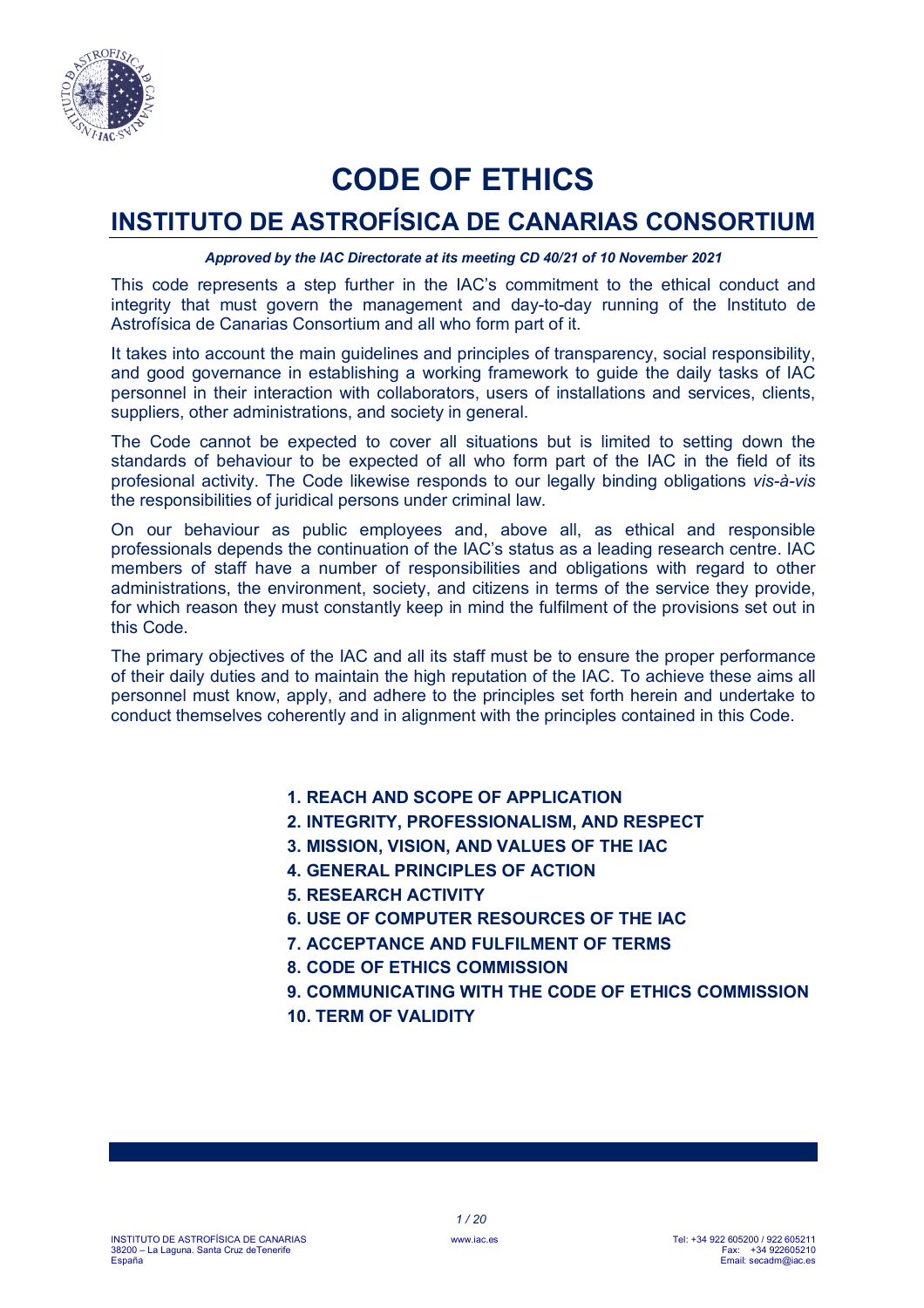

# **1. REACH AND SCOPE OF APPLICATION**

- **a.** This Code applies, without exception, to all IAC members of staff, regardless of their rank, duties, or mode of contract; to all work centres independently of their location; and to all installations for whose management the IAC is responsible.
- **b.** With regard to their responsibilities and duties, all staff shall adapt their actions and behaviour to the principles set out in this Code, promote its consultation, and adhere to the objectives and commitments stipulated therein.
- **c.** With regard to members of the Governing Council of the IAC, this Code is to be regarded as a point of reference complementary to standing regulations applicable to that body.

# **2. INTEGRITY, PROFESSIONALISM, AND RESPECT**

- **a.** The code of conduct specified here establishes general guidelines of action to which personnel shall adhere in the performance of their professional activities.
- **b.** The conduct of IAC personnel shall at all times meet the criterion of professionalism, through diligent, responsible, and efficient performance of duties with a view to always improving standards of excellence.
- **c.** IAC professionals shall asume responsibility for their actions, which must always be ethically acceptable and within the law.
- **d.** Integrity, being the overarching criterion of good conduct, implies loyalty, honour, honesty, good faith, objectivity in the making of decisions, and adherence to the principles and values set out this Code.
- **e.** IAC staff, according to their functions and responsibilities, are under the obligation to know, fulfil, and ensure adherence to internal policies, regulation, and procedures.
- **f.** Staff members who manage and direct teams, shall, by showing good example, additionally be responsible for ensuring that those who work under them understand and comply with the Code.
- **g.** Ignorance of this Code cannot be used as grounds for improper conduct.
- **h.** IAC staff are under no obligation to follow orders or instructions that contravene this Code or any legal regulations in force.
- **i.** The IAC undertakes to communicate, publicize, and make available to all staff the contents of this Code, and to ensure that newly incorporated members of staff have full access to its contents.
- **j.** The present Code is based on the following principles:
	- Respect for human rights
	- Non-discrimination in the workplace
	- The effective equality of women and men
	- The health and safety of all who work for the IAC
	- Respect for and encouragement of diversity and non-discrimination
	- Responsible interaction with the environment
	- Environmental protection
	- Transparency and zero tolerance of corruption
	- Respect for freedom of expression and authorial rights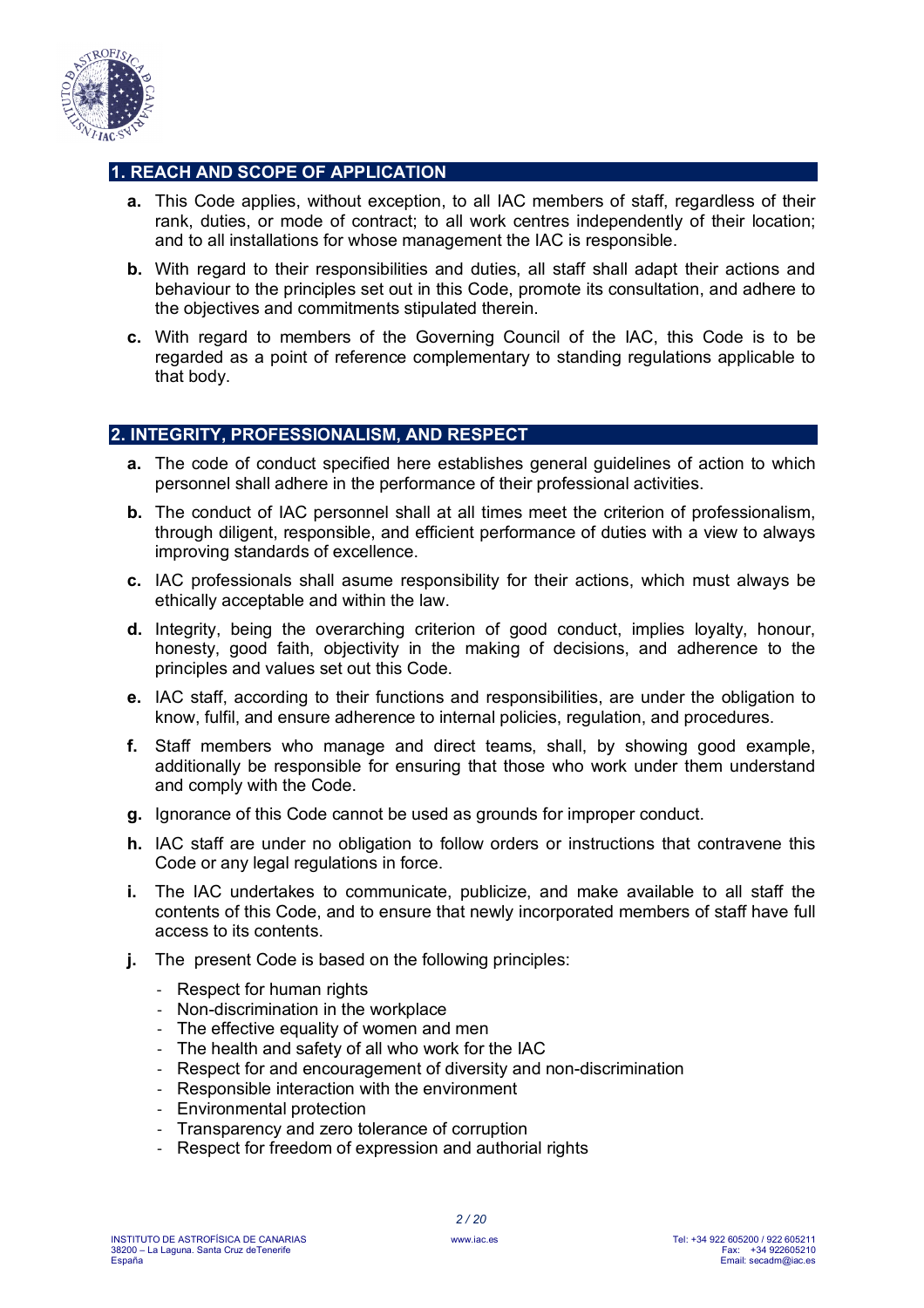

# **3. MISSION, VISION, AND VALUES OF THE IAC**

- *Mission:* The IAC Consortium is a Public Research Organism of the General State Administration, as set down in Law 14/2011 of 1 June concerning Science, Technology, and Innovation, without prejudice towards its character as a consortium. Its aims, as listed in its Statutes (BOE of 21/12/2018), are the following:
	- **a)** To carry out and encourage any kind of research in astrophysics or related fields, and to develop and transfer any technology deriving therefrom.
	- **b)** To spread astronomical knowledge, participate in university teaching specializing in astronomy and astrophysics, and train and qualify scientific and technical staff in all fields related to astrophysics.
	- **c)** To administer existing, newly incorporated, and future astronomical centres, observatories, and facilities, along with their ancillary services.
	- **d)** To foster relations with the national and international scientific communities.
- *Vision:* International leadership in astrophysics and space sciences through top-level scientific and technological activities; increasing the capacities of the Canarian Observatories as a true 'astronomical reserve' of international importance; and promoting astronomical outreach.
- *Values:* The IAC's values relating to this Code are the following:
	- The challenge of continuous improvement of performance, for which the trust and cooperation of staff are vital.
	- Innovation and creativity in daily work to seek improvements in attaining greater effectiveness in the improvement of services offered, together with the competitive management of assigned resources.
	- Effective equality of all women and men employed by the IAC, with an undertaking to comply with the IAC's equality policy.
	- The health and safety of all persons lending their services to the IAC and to any others who from time to time access its installations.
	- Transparency and good governance.
	- Internal communication and training as the foundations for creating a culture in which full creative capacities and knowledge prevail.
	- Proactive concern for citizenry though improvement of services offered.
	- Social responsibility and respect for the environment.
	- Appropriate use of new technologies, particularly social media, guided by social and individual responsibility.
	- Participation, teamwork, and attention to initiatives of IAC members of staff.
	- Compliance with the regulations and procedures of the IAC, while encouraging their updating in order constantly to improve procedures and services.

-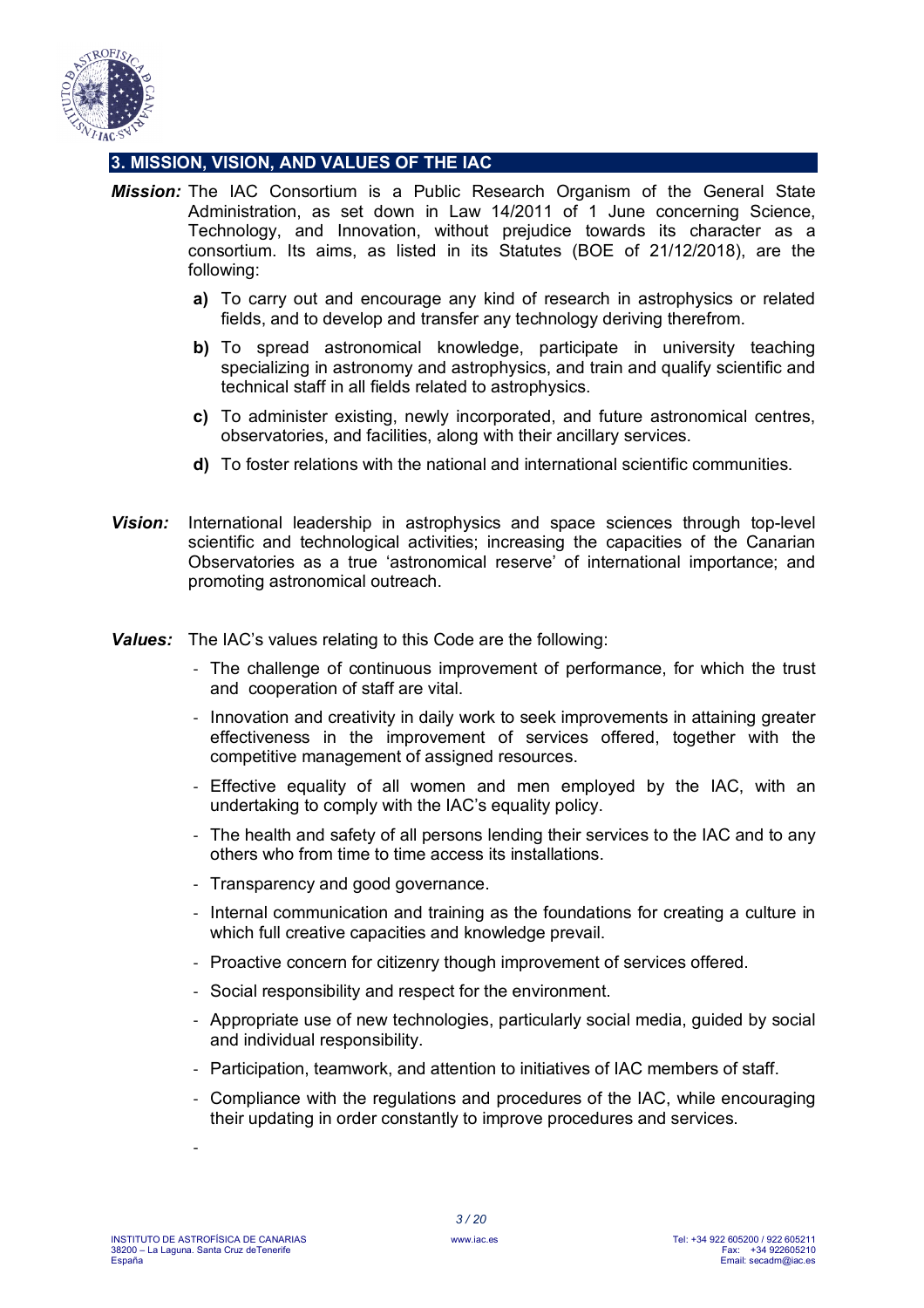

# **4. GENERAL PRINCIPLES OF ACTION**

# *4.1 Loyalty to the IAC*

Work at the IAC must be conducted in an environment of loyalty, cooperation, and dedication in a productive and efficient manner, while contributing the fullest effort through participation. This goal shall be achieved through:

- Respect and faithful compliance with prevailing legal requirements as a quiding principle in all areas of IAC activity.
- Adherence to internal regulations of the IAC and to any other code of conduct or protocol applicable in the normal course of activity, while establishing, where necessary, more rigorous guidelines than contemplated in this Code.
- Responsible use of resources, avoiding any misuse, whether through physical actions or in ensuring the faithful and rigorous use of public information requiring the utmost confidenciality.
- The strict maintenance of confidentiality regarding any restricted information to which access is gained through the pursuance of one's professional activities, always abstaining from improper use of such information for personal profit or the benefit of third parties (information obtained on IAC premises being the sole property of the IAC as stipulated by current legislation).
- The preservation of knowledge generated within the IAC and making it available to knowledge management systems in the IAC so that it may be used to learn from previous experience.
- Acting in the the spirit of teamwork, thus contributing to improved productivity, making available to all who work at the IAC all the knowledge and resources within one's reach to help in fulfilling the aims of the centre.
- Taking personal responsibility for the development of one's own skills with the support of one's superiors.

# *4.2 Respect for human rights*

- **a.** The IAC undertakes to respect internationally recognized human rights, including those rights set down in the International Charter of Human Rights and the principles relating to the rights established in the Declaration of the International Labour Organization (ILO) concerning the Fundamental Principles and Rights at Work and agreements deriving therefrom, together with any documents that serve to substitute, complement, or improve the rights here referred to.
- **b.** Human rights are recognized regardless of distinctions relating to status, power, wealth, sex, sexual orientation, religion, beliefs, ethnicity, or nationality, and do not depend solely on their recognition by prevailing juridical order.

The IAC shall encourage such initiatives and practices that promote respect for human rights as:

- Development of a policy and strategy to respect human rights.
- Respect for diversity, sexual orientation, gender identity, and freedom of worship.
- Rejection and prevention of any kind of harassment or discrimination regarding duties, sex, or matters relating to sex.
- The maintenance of a proper framework of health and safety in the workplace that provides safe and healthy working conditions, both in the workplace and during professional travel.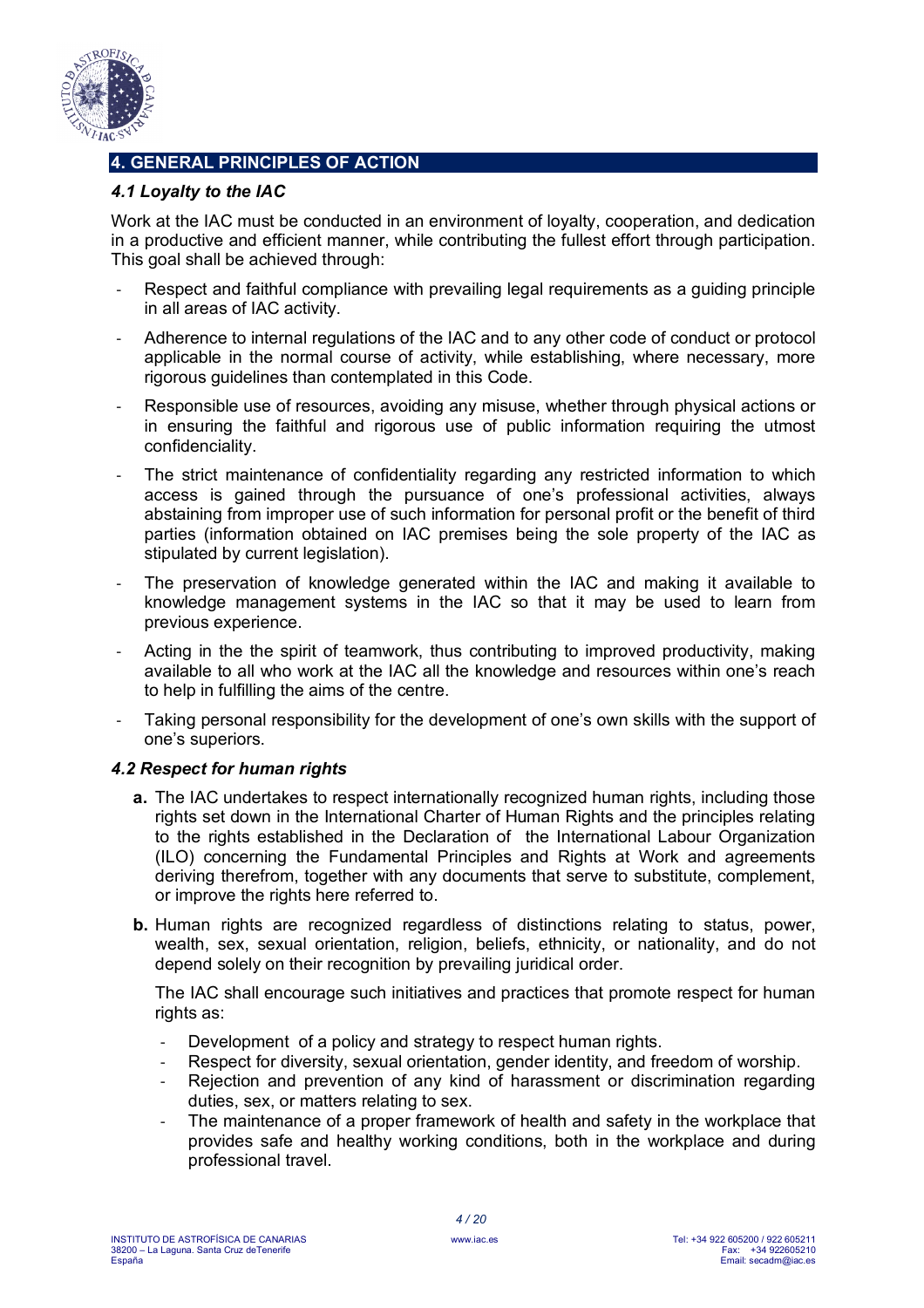

- **c.** The IAC shall act with transparency and responsibility to avoid:
	- Direct complicity in dealing with a commercial firm or any other kind of entity that engages in human rights abuses.
	- Complicity through indirect gain by directly benefiting from issues involving human rights abuses committed by any third party .
	- Silent complicity in the systematic or continuous abuse of human rights in its dealings with foreign authorities.
- **d.** IAC personnel shall be under the obligation to:
	- Communicate to their superiors or to the Code of Ethics Committee any case in which they detect abuse of, or complicity in the abuse of, human rights.
	- Comply with current legislation in the territorial location to which they may travel in order to carry out their duties.

#### *4.3 Non-discrimination in the workplace*

The IAC shall encourage the professional and personal development of its staff by ensuring equality of opportunities through active policies based on equality and merit, as demanded by any applicable legislation in force.

All forms of direct or indirect discrimination are forbidden. Consequently, the following shall be avoided:

- Direct discrimination: Norms or practices that take into account such criteria as age, race, colour, sex, religion, political opinion, nationality, social origin, or physical or mental incapacity shall be avoided. Such distinctions based strictly on matters relating to the inherent nature of the work in question shall not be considered discriminatory.
- Indirect discrimination: The following criteria shall be strictly respected:
	- Selection of staff shall be based on the merit, potential, capability, and experience of aspirants while keeping in mind individual and collective professional performance.
	- Training shall be based on profesional career development in furtherance of the attainment of the objectives of the IAC.
	- There shall be no discrimination in the selection of staff with physical or intelectual impairments, account always being taken of suitability with respect to the installations concerned, and with due acknowledgement in the contracting of outside firms that these meet with legal requirements concerning social integration.
	- The principle of equality shall be respected regarding the terms and conditions laid down in work contracts.

#### The IAC undertakes to:

- Respect the constitutional principles of merit, ability, and equality with regard to access to jobs and professional advancement by always ensuring the absence of situations of unjust discrimination on the grounds of sex, sexual orientation, religion, race or ethnicity, origin, marital status, or social condition.
- Ensure that personnel involved in the processes contracting, hiring staff, or professional promotion are guided by objectivity in their actions and decisions, are open-minded with regard to diversity, and seek always to promote equality of opportunity.
- Maintain a policy of objective hiring of staff based exclusively on academic, professional, and personal merit, and on the needs of the IAC.
- Assess its staff rigorously and objectively, paying attention to their individual and collective professional performance.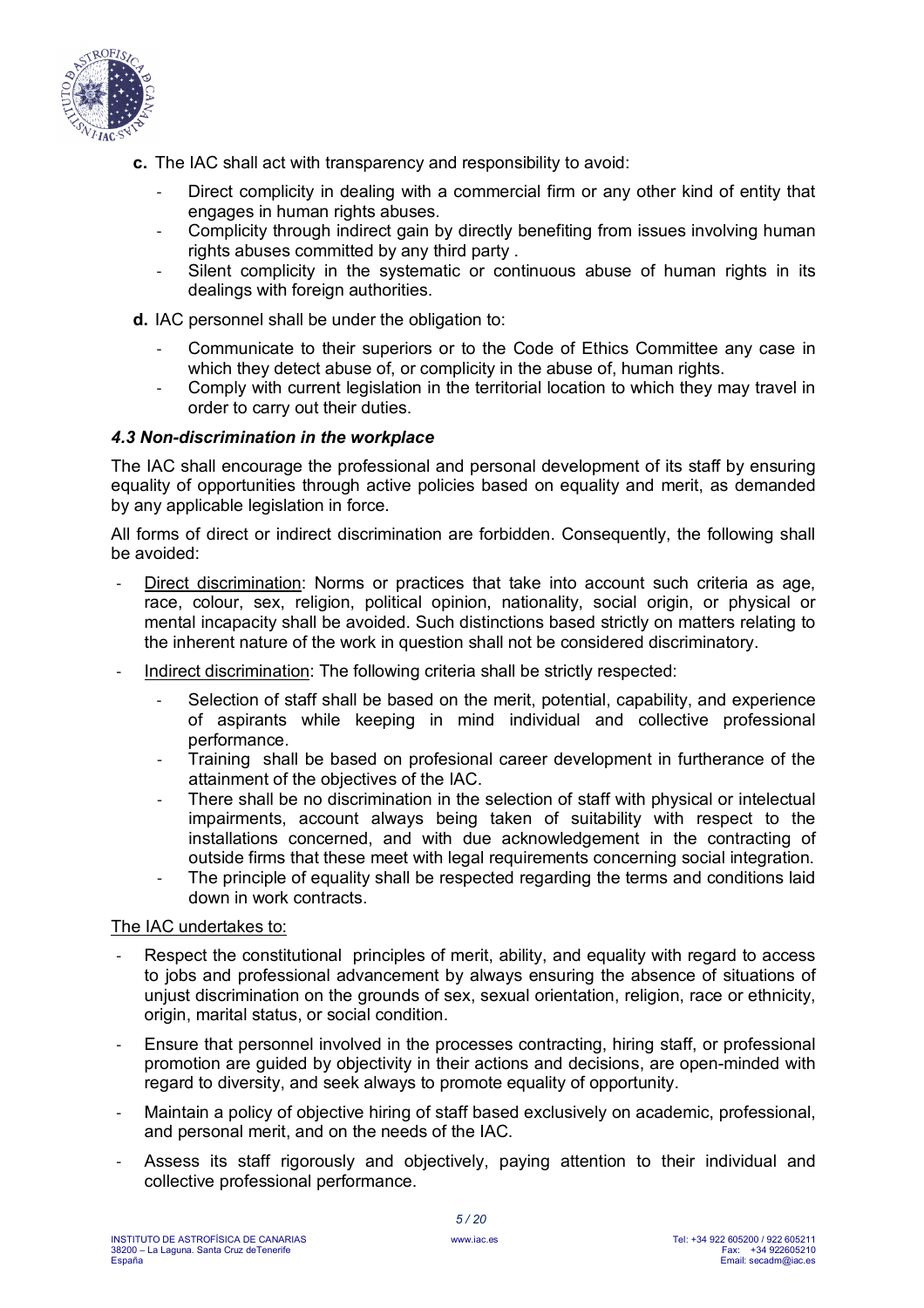

Encourage the training of personnel by stressing equality of opportunity and promoting professional career development, thereby contributing to the objectives of the IAC.

#### IAC staff shall adopt:

- A commitment not to undermine the individual career aspirations of other workers simply for reasons of personal competition.

#### *4.4 Respect for others*

A climate of respects and transparency shall prevail in order to promote, within a framework of equality of opportunities, the professional development of staff on the basis of their merits and skills. This aim shall be built on a foundation of common commitment towards teamwork in an atmosphere of respect for personal beliefs, freedom of expression, combining personal and family life with healthy and safe working conditions, and respect for personal privacy.

#### The IAC undertakes to:

- Respect personal and family life and seek equilibrium between both without restricting employment prospects, working conditions, and access to posts of greater responsibility.
- Ensure the effective application of a policy of sexual equality its protocol for preventing situations of sexual harassment or problems deriving from the sex of a person.
- Guarantee equality of opportunity to favour existing cultural diversity regardless of nationality, sex, age, or creed.
- Interpret hazard prevention in the workplace, and the health and safety of staff as a strategic and cross-cutting policy in the planning of activities.
- Respect the right to privacy of its professionals in all its aspects within the framework of data protection legislation.
- Amplify the use of computer systems as an integral pillar of all its processes in order to guarantee the integration, transparency, and consistency of the IAC's database of information.
- Recognize as key elements effort, personal achievements, and management of skills by considering the guidance and retention of knowledge through the transmission and securing of such knowledge within the organization.
- Continuously improve working conditions and foster a working atmosphere that favours motivation by creating and providing the tools necessary to achieve this goal.
- Preventing and ensuring, by all available means, any situation of harassment, abuse, discrimination, intimidation, disrespect, or lack of consideration.
- Respect the rights of unionization, association, and collective bargaining, along with the activities pursued by trade unions, with whom relations based on mutual respect shall be maintained.

#### IAC personnel shall undertake to:

- Familiarize themselves with the IAC's policy of sexual equality and the protocol for the prevention of situations of sexual harassment or problems arising from the sex of persons, and use any means that complements or subsitutes them in order to ensure their effective application.
- Act in a spirit of collaboration, making available to other IAC staff members any knowledge, skills, and resources that they possess in order to contribute to the objectives and interests of the IAC.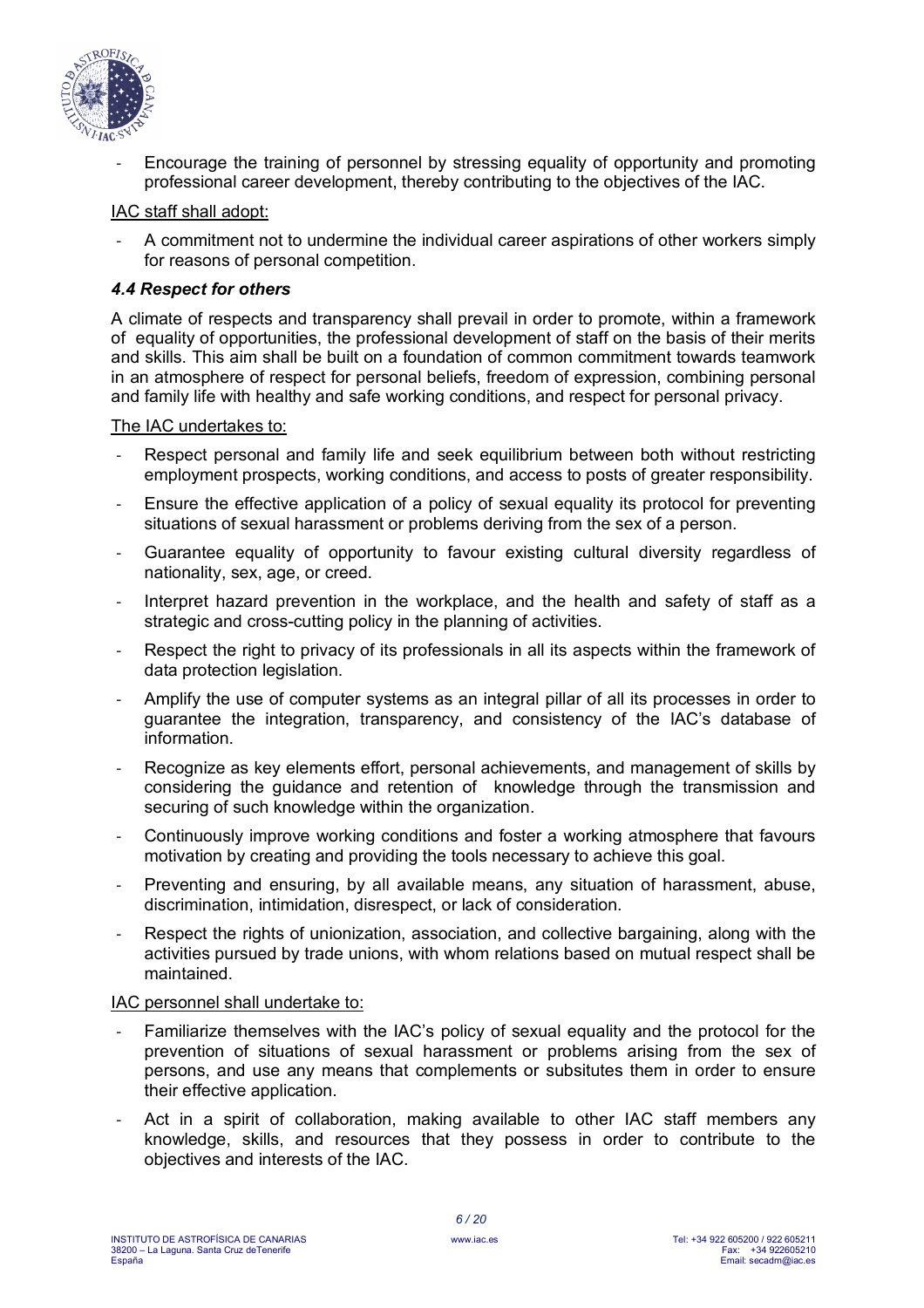

- Act in a respectful, professional, and courteous manner in order to maintain a dignified, healthy, and secure working atmosphere.
- Maintain relations with fellow workers based on professionalism and respect for personal dignity, equality, and cultural diversity.
- Prevent, using all means at their disposal, any situation of harassment, abuse of authority, intimidation, disrespect, or lack of consideration, or ensure that such situations do not arise.
- Comply with and respect the rules and regulations concerning the prevention of hazards in the workplace by availing themselves of the resources designated by the IAC.
- Respect the rights of unionization and association exercised by members of IAC staff.
- Make proper use of IAC property and materials.

#### *4.5 Respectful relations with society*

Ever since its creation, the public image and good name of the IAC have together formed an intangible strategic benefit to its staff and to society at large.

The IAC must always strive to guarantee responsible relationships with interest groups and in the arena in which it conducts its activities by collaborating with collectives, entities, foundations, and institutions related to its activities. All such relationships shall be engaged in with entities of established reputation, always ensuring maximum transparency with regard to the scope of each initiative.

IAC personnel shall be committed to:

- Safeguarding the public image and good name of the IAC in all their professional activities.
- Striving to ensure that all the information that they impart be clear, exact, precise, and properly addressed to the correct internal or external destination.
- Taking due care, ever mindful of the public image of the IAC, that any information imparted within and outside the IAC conforms strictly to the principles and values of the IAC.
- Handling communications with due regard at all times for current regulations and guaranteeing the protection and confidentiality of any sensitive or strategic information.
- Communications on behalf of the IAC with the news media concerning its activities or strategies are the sole responsibility of the units and persons designated for that purpose, or of senior IAC representatives. Any such information imparted shall be prepared or authorized by appropriately designated persons. These restrictions of course do not stand in the way of IAC members of staff expressing an opinion before the news media on any aspect of their own work, or from giving private opinions.

#### *4.6 Care of the environment*

Respect for the environment must always be one of the principles underpinning any acitivity. The IAC shall put forward policies, strategies, and environmental management systems with a view to the preservation of the environment in the sphere of its activities, particularly at its Observatories. To this effect it shall:

- Fully respect in all its activities the rules and regulations in force concerning the protection of, and prevention of risks to, the environment.
- Inform staff of policies concerning the adoption good environmental practices and promote respect for the environment.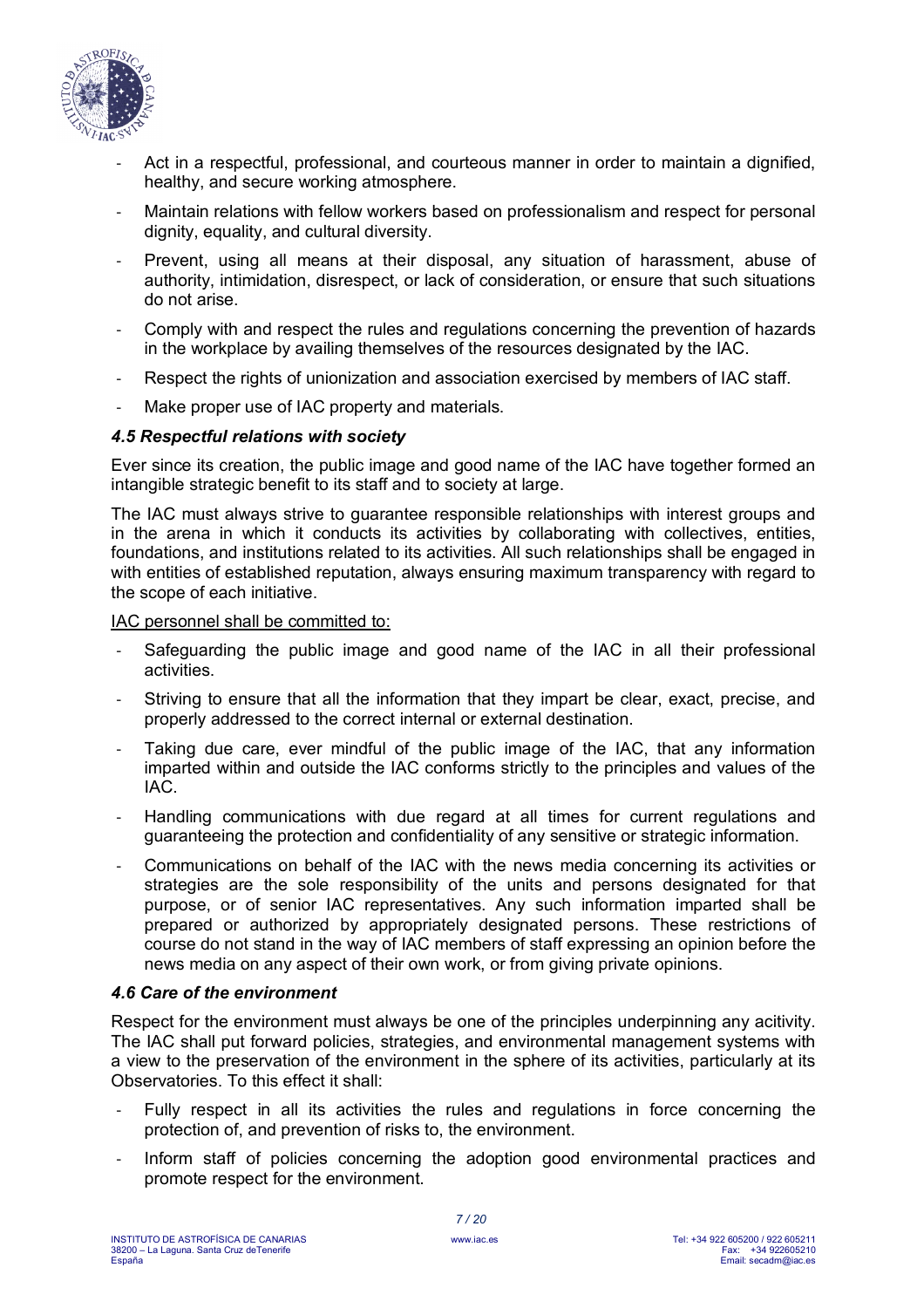

- Encourage the proper use of natural resources, efficiency in all processes, and the integration of environmentally friendly criteria in its activities, while minimizing any negative impacts.
- Demand compliance with applicable environmentally friendly procedures and requisites in its relations with contractors, suppliers, and collaborators.
- Make every effort to reduce the environmental impact on the surroundings of all IAC centres of activity, paying special attention to its Observatories.

The IAC shall give preference to the development and widespread use of the best available technologies, and to innovation in its processes and installations in a way that is respectful of the environment, and that prevents or minimizes risks thereto.

# *4.7 Transparency and conflicts of interest*

- **a.** The IAC rejects any kind of corruption, bribery, or extortion and declares itself to be against any attempt to influence the actions of persons outside the IAC for the purposes of obtaining any kind of benefit through unethical practices; it likewise opposes any such practices being attempted against its staff. The IAC is committed to making every effort to:
	- Faithfully demonstrate its economic, financial, and patrimonial reality.
	- Shun any lack of honesty and demonstrate trustworthiness in all its communications.
	- Render a true account of all its financial transactions in its records regardless of their nature.
	- Act with loyalty in the pursuance of its professional duties, always keeping to the fore defence of the interests of the IAC, avoiding situations that might give rise to any conflicts of personal interests with those of the IAC, and notifying senior staff of any possible situations that might be a potential source of conflict.
	- Ensure that any information introduced into the databases of the IAC is rigorous and trustworthy.
	- Keep a constant lookout for cases in which there might exist any lack of integrity in the persons and entitites with which the IAC maintains relations. In all cases of doubt, suspicion, bribery, or irregular payments IAC staff must inform their superiors or the Code of Ethics Commission.
- **b.** Conflicts of interest can occur when personal or private interests militate against or clash directly or indirectly with the those of the IAC. They interfere in the proper and objective performance of professional duties or personally implicate an employee in a given transaction or operation of the IAC.

Personal or private interests are considered to be those that imply any kind of professional or patrimonial gain for employees, their families, or third parties related to them. With regard to these types of conflicts of interest the guidelines listed below shall be followed:

- Act with professionalism, loyalty, and in defence of the interests of the IAC, with total disregard for personal or third-party interests, it being always forbidden to pursue personal or third-party insterests at the expense of the IAC.
- Before taking any decision, immediately inform one's superiors of any circumstances that might affect one's ability to act independently.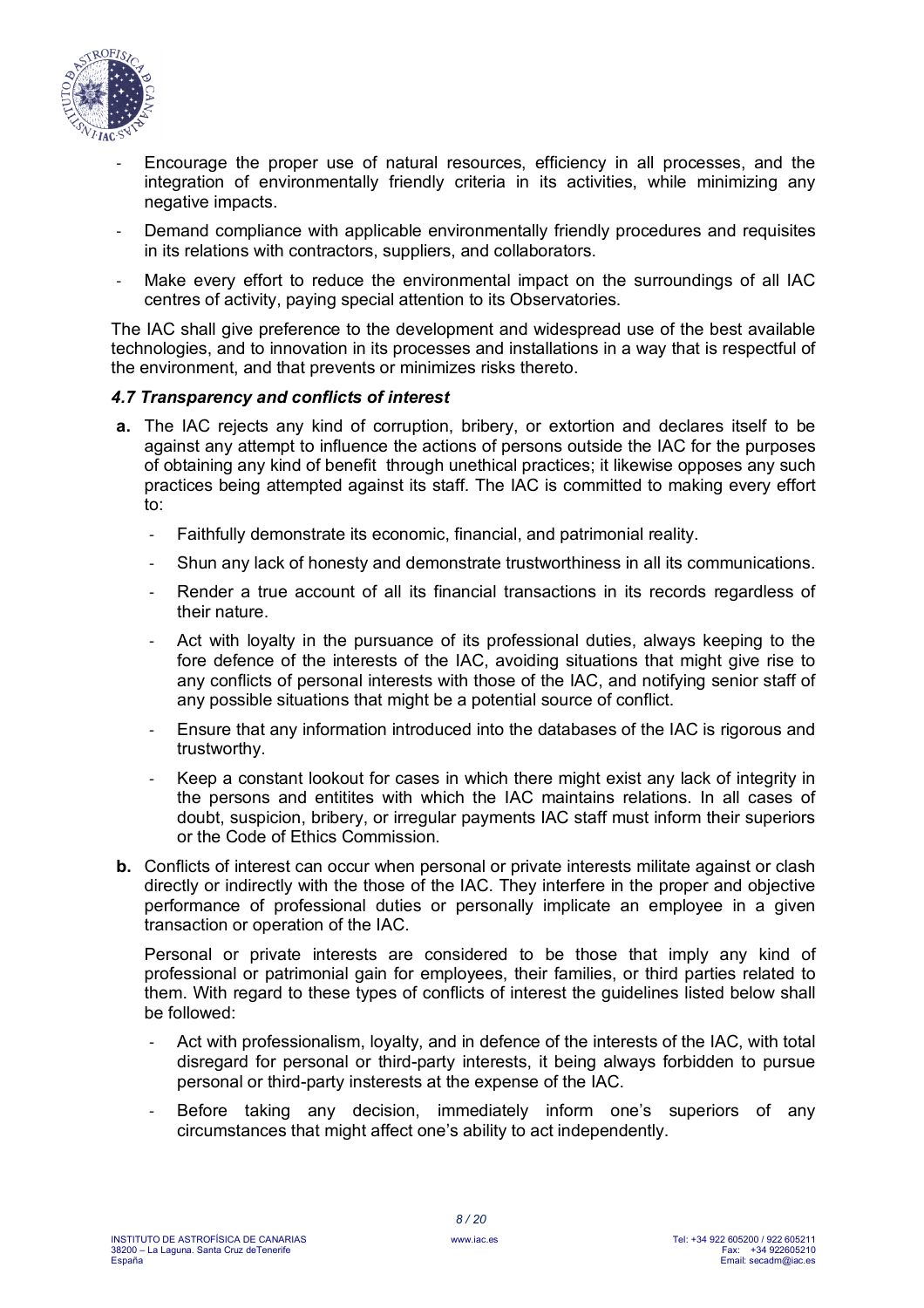

- Any employese affected by a conflict of interests shall abstain from intervening in the taking of decisions or in the approval of any operation in which they themselves or their circle of family members or relations have a personal interest.

Conflicts of interest can also arise when the interests of the IAC clash with the interests of another entity with which it is involved. When this happens, the IAC shall inform the governing body of the entity concerned of any such conflict and shall abstain from voting at meetings on those points bearing any relation to the conflict.

- **c.** The IAC shall respect the participation of its personnel in other activities provided that these are legal and compatible in accordance with the relevant regulations, and that such participation does not constitute disloyal competition or clashes with their responsibilities as IAC personnel.
- **d.** Consequently, IAC staff shall undertake to act in accordance with the following principles with a view to avoiding conflicts of interest:
	- Act with loyalty towards the IAC, independently of personal or third-party interests, always alerting the IAC of any possible situations of conflict that may be incurred.
	- Abstain from participating or influencing the taking of decisions that might affect the IAC and from accessing any confidential information relating to such decisions.
	- Not take advantage of opportunities or confidential information of the IAC for personal gain or to benefit any other persons involved.
	- Comply with the conditions laid down by Law 53/1984 of 26 December concerning incompatibilities of personnel serving in public administrations.
	- With regard to agreements with other entities for the development of collaborative activities, specific clauses shall be included to ensure that suitable control systems be put in place, including the right of the IAC to audit the said systems when it is deemed opportune to do so.
- **e.** Presents, gifts, and favours:
	- Presents, gifts, and other favours shall be accepted only if their value is symbolic or economically insignificant, such as those of a promotional or advertising character, on the basis of generally understood courtesy or social practice. Such gifts shall be presented or received in a transparent and very occasional manner in the same spirit of courtesy and social practice. It is mandatory that any such practices should not be contrary to ethical values or current legislation.
	- It is forbidden to accept any kind of remuneration for services deriving from the performance of one's professional activity at the IAC. All acts of bribery or payment of commissions are absolutely forbidden, including the direct or indirect offer or promise of any kind of improper advantage, attempt at concealment, or influence peddling.
	- IAC personnel may not receive emoluments, however small the amount, in order to facilitate or speed up the course of a procedure. Apart from the consequences of failing to comply with this regulation within the framework of the disciplinary code, or any other consequences outside that code, any failure to comply with this regulation may considerably harm the reputation and good name of the IAC.
	- Any gifts of value received shall be placed at the disposition of the IAC, which shall keep a detailed register of all such gifts, duly recording the data of the physical or juridical person making the gift, its use, and final location.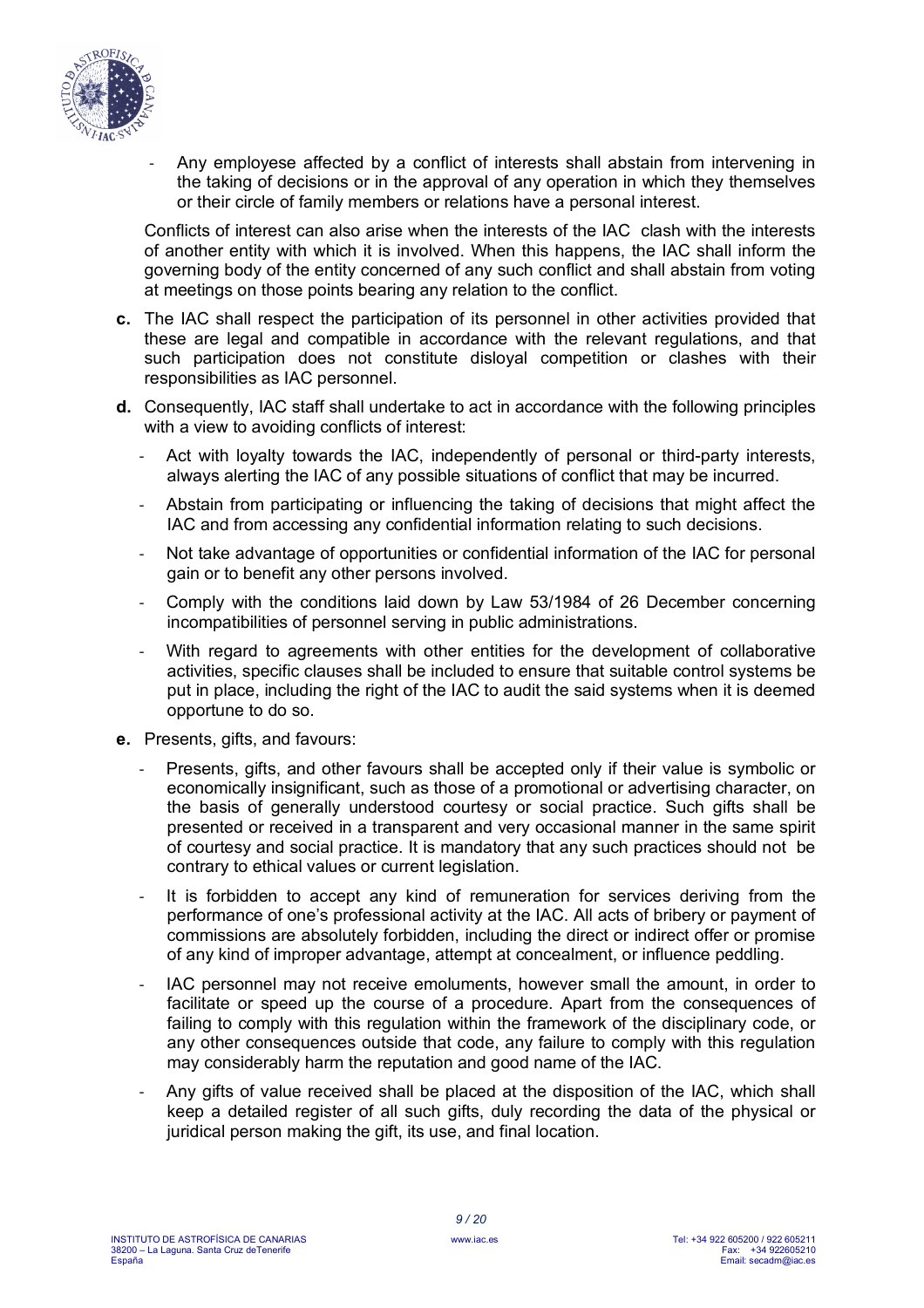

Likewise, IAC personnel may not directly or indirectly make or offer payments, gifts, or any form of compensation that are not proper to normal practice that might inappropriately influence the relations of the IAC with society.

# *4.8 Confidentiality and the right to privacy*

- **a.** It is essential to guard the confidentiality of all information that personnel access in the course of their duties. Personnel shall therefore:
	- Maintain the strictest confidentiality when dealing with information in the course of their duties whose divulgation or publication might affect the IAC, even after terminating their employment contract with the IAC.
	- Ensure the protection of personal data that they store and interchange when exercising their duties, always respecting any relevant legislation when dealing with the personal data of clients, suppliers, or employees.
	- Not copy or transmit such information by any means without the express authorization of the IAC when it is of a confidential nature.
- **b.** Those employees having access to the personal data of other employees shall undertake to respect its confidentiality, unless otherwise granted consent by the interested party or under legal obligation.
- **c.** The handling and custody of personal data on any support for its subsequent treatment, registration, or possible comercial exploitation shall conform to the internal regulations of the IAC and the legislation in force.

#### *4.9 Utilization of available resources*

The resources of the IAC shall be utilized with all due care and rigour. At all times staff must:

- Be respectful and take care in the use of offices, spaces, installations, computer equipment, furniture, and other elements put at their disposal by the IAC. These resources must be used exclusively for professional purposes.
- Act diligently, responsibly, efficiently, and always focussed towards excellence, quality, innovation, and continuous improvement.
- Make proper use of the resources and means placed at their disposal, using these exclusively for activities in the interests of the IAC. These resources shall not be used for private gain.
- Make efficient use of resources and means, always choosing the most economical option to meet the planned requirements and aims.
- Making the most efficient use of work-related travel, always keeping a tight rein on expenditure according to the procedures and regulations in force.
- Avoid any practices, especially with regard to superfluous expenditure and activities, that diminish the creation of added value for the IAC.
- Make the best use of their working day in order to achieve their aims and pursue appropriate tasks.

#### *4.10 Responsible relations with third parties*

- Suppliers and collaborative entities are essential for achieving the objectives of the IAC, which shall do business with them in an ethical manner.
- The IAC shall promote and make known this Code to its suppliers, contractors, and collaborative entities with regard to its relationship with them.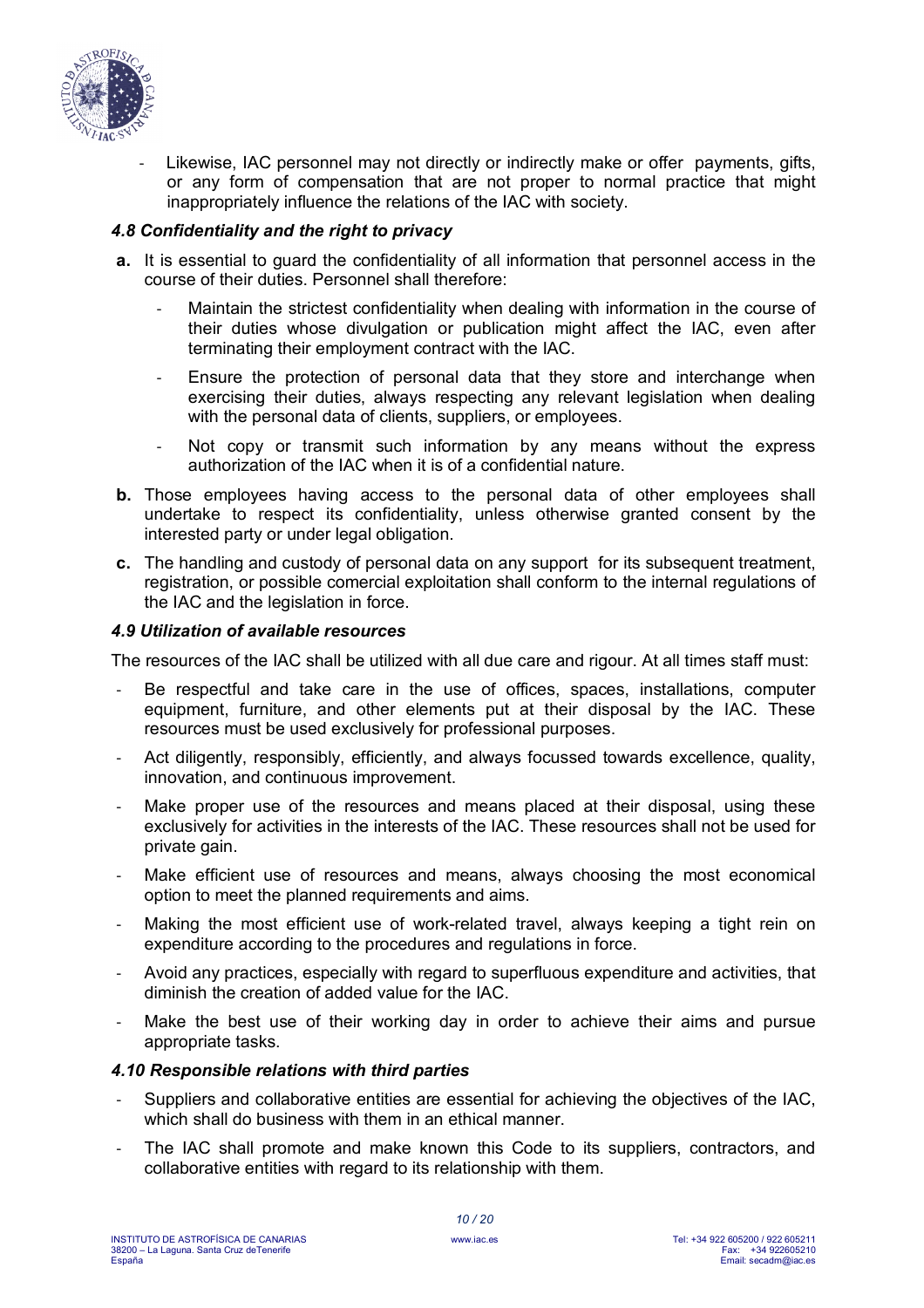

- All suppliers must avoid participation in any kind of corruption, extortion, or bribery that might lead to affecting the principles of just commerce or result in public scandal that might affect the IAC.
- The IAC and its personnel shall base their relations with clients, suppliers, collaborators, and their consortial partners on the principles of integrity, professionalism, and transparency.
- As established in this Code, the IAC offers the possibility to communicate, confidentially and in good faith, with the Code of Ethics Commission if it finds itself in disagreement with the actions of any person at the IAC.
- IAC staff involved in the procedures of offering contracts for tender to suppliers and external collaborators shall be impartial and objective in complying with legal principles with regard to the making of contracts. All bidders and candidates shall receive equal and non-discriminatory consideration based on the principles of transparency and proportionality.
- Among the criteria of evaluation of proposals are to be counted measures of a social character in the workplace that favour the equality of women and men in compliance with Organic Law 3/2007 for the effective equality of women and men.
- Among the assessment criteria the commitment of both parties to the integration into the labour market of persons of functional diversity or at risk of social exclusion and the certification of contractors and suppliers according to international standards of entrepreneurial social responsibility are particularly valued.
- Safety shall be promoted in all areas of activity, including safety relating to civil protection systems and safety with regard to the protection and defence of users of our installations, with particular attention being given to the Observatories and their telescopic installations.
- Regulations and procedures concerned with safety shall be complied with rigorously and efficiently, thereby guaranteeing the safety of staff and users.
- No preferential treatment or favour shall be given to any supplier for personal reasons, friendship, or any other consideration. Equality of opportunity and loyal competition shall instead be the norm in contractual procedures.
- Situations that could affect objectivity shall be identified and avoided, any processes that might produce a clash of interests with the IAC being firmly avoided.
- All interested parties in contractual procedures shall be treated with attention, respect, and diligence, with due regard for equal conditions, and in accordance with the principle of free participation and the exercise of rights granted by legislation.
- Interested parties in contractual procedures shall be properly informed, quickly and transparently, concerning questions that affect them in relation to any procedures in which they are involved.
- In contractual procedures the necessary measures shall be encouraged to ensure the application of criteria of environmental protection and social responsibility of suppliers.
- Those who have access to suppliers' data in the course of their duties shall respect the confidentiality of such information and comply, to the extent specified, with the terms of the legislation on the protection of personal data.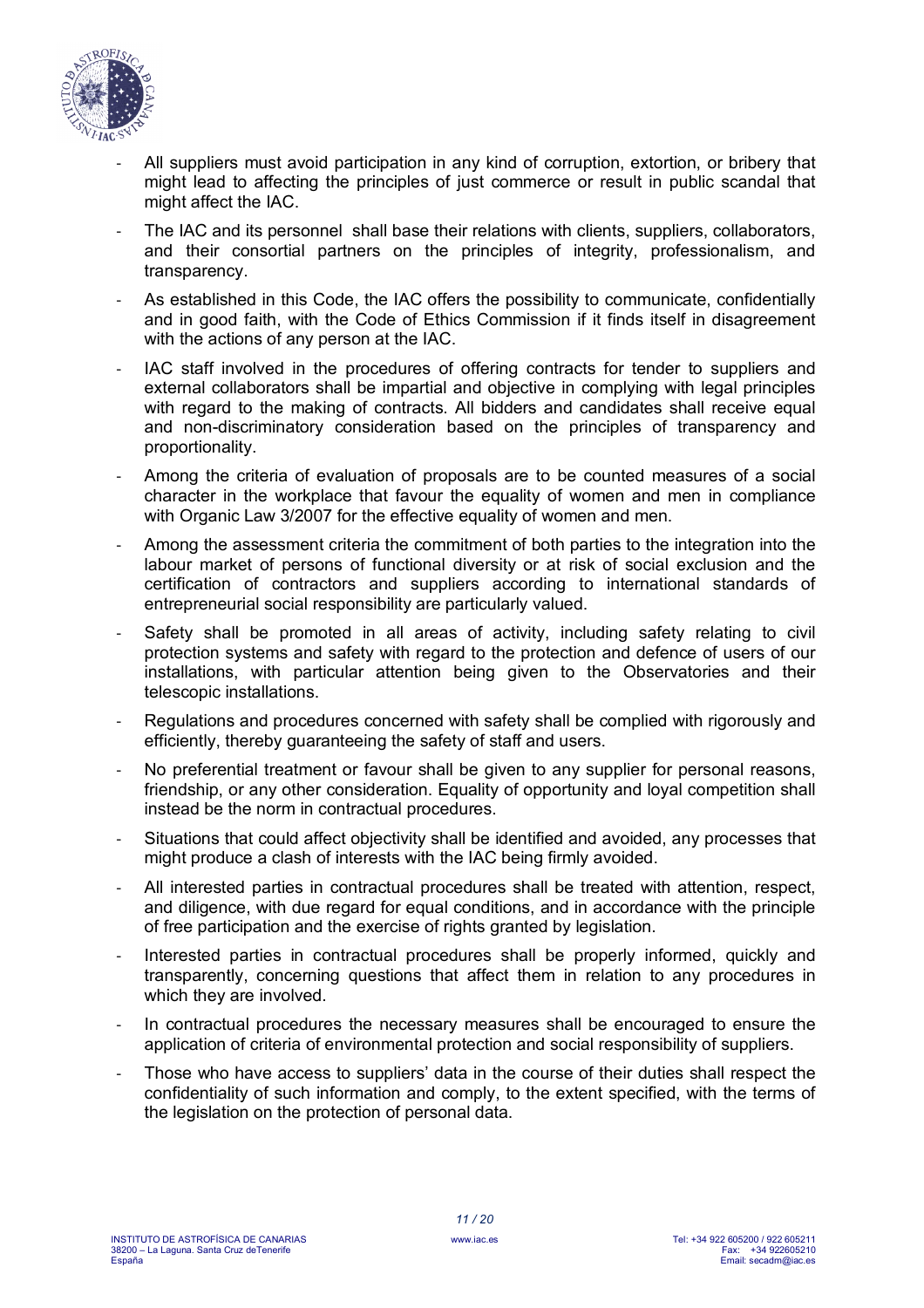

# **5. RESEARCH ACTIVITY**

# *5.1 Freedom, responsibility, and professionalism*

Research staff shall orientate their investigations towards scientific knowledge with full freedom of thought, expression, and free choice of methods for solving problems while nevertheless respecting recognized ethical principles and practices. They must, however, accept limitations on that liberty which might arise owing to certain circumstances inherent to to a given line of research (including supervision, guidance, or management), such as questions relating to budgets, organizational structure, working conditions, etc.

Research staff must comply with legislation relating to intelectual property and avoid plagiarism. Validation and analysis should not be interpreted as plagiarism when the data being confirmed or analysed are properly cited.

Research staff must be familiar with strategic objectives in their field of endeavour and possible sources of funding, and they must inform the IAC, funding agency, or their supervisors of any delay, redefinition, or cancellation of the project for any reason.

Research staff have a responsibility to the IAC, funding agencies, public or private entities, and to society in general to ensure efficient use of public funds. Their actions shall be guided by the principle of competence, transparency, and efficiency, and they shall cooperate with authorized assessments of their activities.

# *5.2. Good practices in research, publishing, and exploitation of results*

Research personnel shall:

- Always adopt safe working methods in compliance with leglislation relating to workplace hazards, data protection, and confidentiality.
- Protect themselves from loss of information and knowledge by adopting the necessary measures for that purpose.
- Endeavour to ensure that the results of their work have positive repercussions on society, for which purpose their work shall be published and, where possible, exploited through patents.

The results of research shall be made known to society in a way that is accessible and understandable to a non-specialist public, thus enabling citizens to approach, understand, and embrace science, and leading to an improvement in general and scientific knowledge.

# *5.3. Methods of assessment, recruitment, and selection*

The IAC shall introduce systems for the evaluation of its research workers that involve the participation of experienced researchers in order periodically to adjudicate professional output in a transparent manner.

Selection processes shall be guided by the constitutional principles of merit, skill, and equality, and shall be open, efficient, transparent, sufficient, up to internationally approved standards, and suited to the post offered. Job offers must give a description of the knowledge required and the duties involved.

Selection committees shall consist of experts, be balanced in terms of sex, and be formed through a process of selection.

All selection processes must explicitly state the criteria of selection, the progress of the selection process, and the number of posts offered.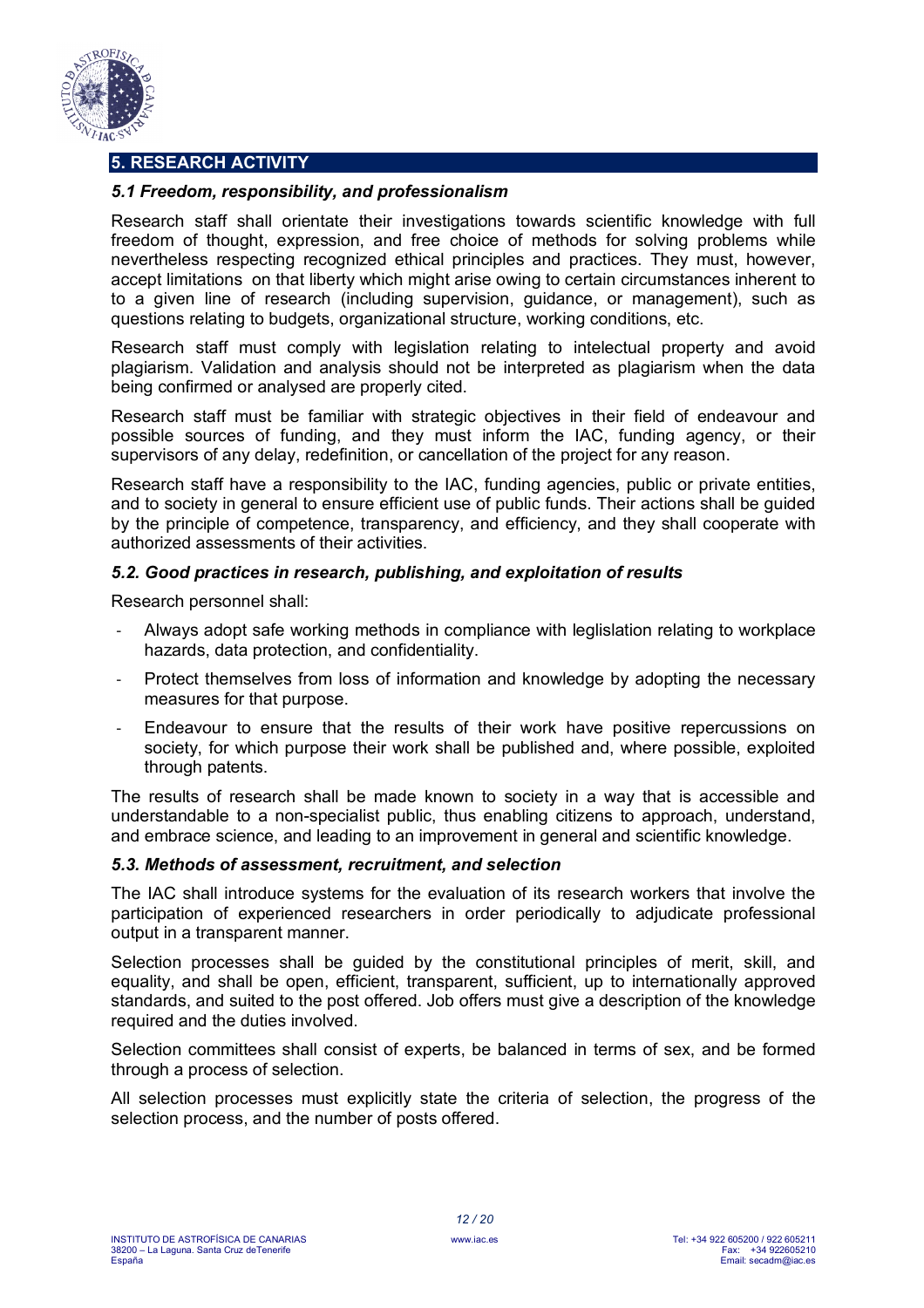

# *5.4. Evaluation of merit*

Aspirants must be able to obtain information on their strong and weak points through the publication of the assessment of their merits in selection procedures.

The IAC shall ensure in its job advertising campaigns that the overall experience of candidates is taken into account. Merit must be judged qualitatively, as well as quantitatively, by taking into account outstanding results in a varied career. Bibliometric indicators must be assessed in conjunction with more wide-ranging criteria, such as teaching experience, supervision of staff, teamwork, knowledge transfer, project management and innovation, and science popularization activities. Where a candidate has business experience this should also be taken positively into account.

Career breaks and alterations in the chronological sequence of studies rather than being penalized shall be viewed as an evolution and consequently as a valued contribution to the professional development of a research worker. Aspirants shall provide CVs based on their experience and skills of relevance to the post they are seeking.

Career interruptions deriving from maternity or child care up to the age of three years may not be a reason for penalization, whether direct or indirect.

Any history of mobility, whether abroad or in another region, or change of sector (private or public), or from one discipline to another, whether as part of initial training or at a stage following a research career, as well as virtual mobility, shall be considered a valued contribution to profesional development.

The IAC shall preferentially assess merits, and academic and profesional titles, including any informal qualifications, especially in the context of international and professional mobillity.

#### *5.5. Post-doctoral research staff*

# *a. Working conditions*

The IAC shall ensure that working conditions favour research and stimulate training, offering resources, equipment, intallations, and opportunities to perform the agreed programme of work. It shall also foster collaboration through research networks while respecting at all times any national or sectorial regulations with regard to health and safety.

The IAC shall ensure that working conditions for research staff, including those for disabled researchers, are sufficiently flexible to guarantee scientific success. Working conditions that enable both men and women to reconcile their profesional and familiy lives shall be implemented.

#### *b. Intellectual property rights*

The IAC must ensure that its personnel benefit from the subsequent exploitation of their RDi results through legal protection, particularly in terms of adequate protection of their intelectual property and authorial rights.

Coauthorship shall be view positively in the assessment of personnel as constructive collaboration in the course of research activity. The IAC shall develop strategies, practices, and procedures to provide researchers, including those at the start of their careers, with a proper framework in which they may enjoy their rights to be recognized and/or cited in the context of their true contributions as coauthors of articles, patents, etc., or to publish the results of their own research independently of their supervisor.

#### *c. Training*

Research personnel, whatever their status, shall continuously improve their performance by updating and widening their skills and knowledge.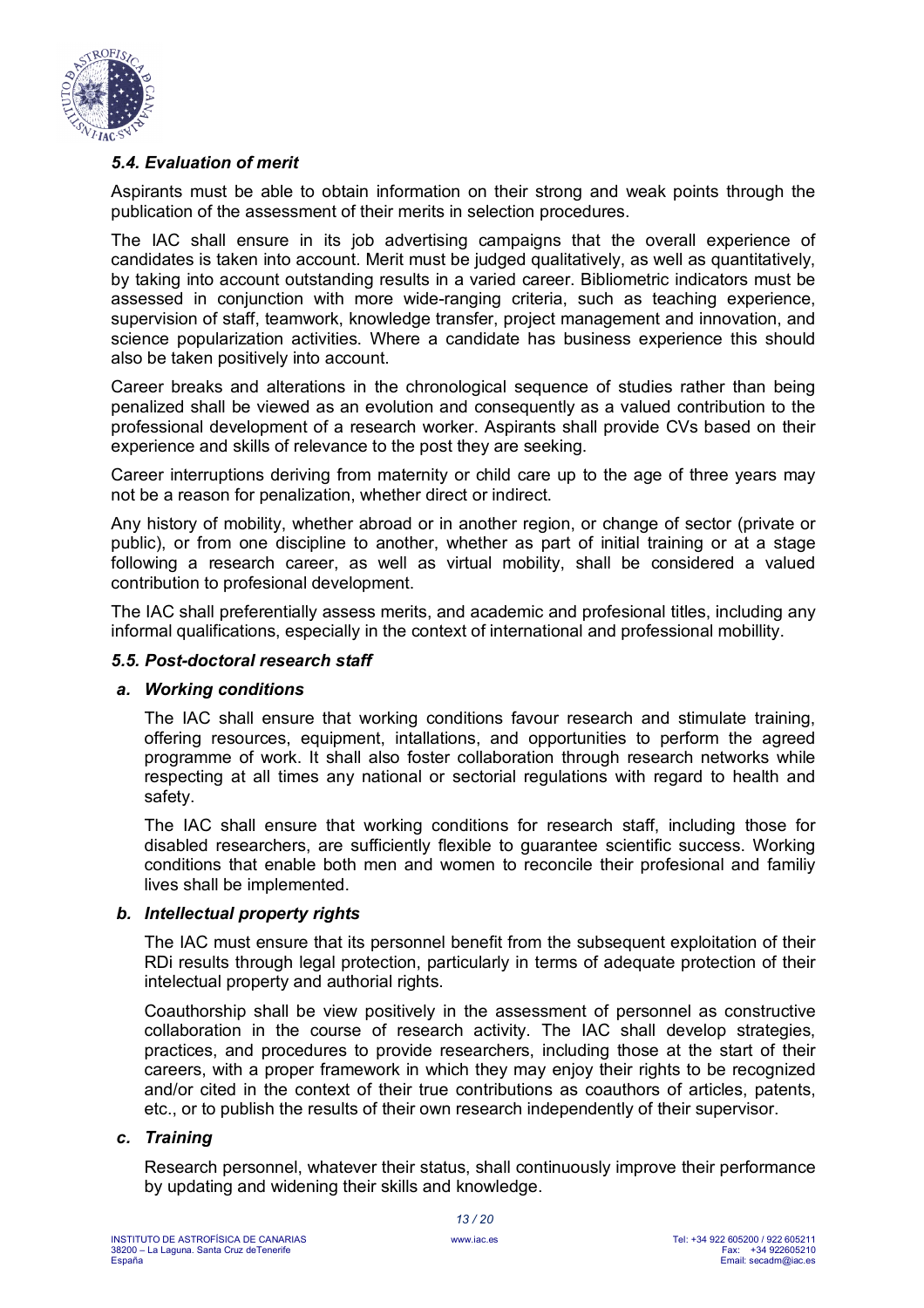

The IAC shall ensure that research staff, whatever stage they have reached in their career and regardless of the nature of their employment contract, shall have the opportunity to better their employment prospects through measures that encourage the development of the technical skills and knowledge. The success of these measures, with regard to their accessibility, level of participation, and effectiveness, shall be periodically reviewed.

# *d. Supervision*

The IAC shall ensure that new research personnel can refer the results of their research activities to a clearly identified person. Supervisors who are sufficiently expert in the area of research to be supervised who have sufficient time, knowledge, experience, specialist knowledge, and the degree of commitment necessary must be suggested to the student under training in order to provide adequate support concerning the procedures of consultation and revision in order to guarantee suitable progress.

#### *5.6. Predoctoral research staff*

# *a. General recommendations*

The IAC shall:

- Foster a cordial relationship among the various agents involved in the tasks of supervising and defending the doctoral thesis.
- Guarantee that the primary tasks of doctoral students are related to their doctoral thesis.
- Create optimum conditions for the future scientific career path of the student with a view to his or her future employment.
- Ensure that the number of doctoral students under the wing of a supervisor/tutor is suited to and compatible with his or her capacity, obligations, and commitments.
- Resolve any possible differences between the various agents involved by encouraging strategic actions aimed at improving the situation.
- Safeguard the fulfilment of intellectual property rights and research results as established by community, national, and IAC regulations.
- Arbitrate on ethical and legal questions regarding discipline, respect for the dignity of persons, and the prevention of any kind of harassment in the workplace or concerning sex or discrimination.
- Not give preferential or discriminatory treatment to a doctoral student on personal grounds, always guaranteeing equality of opportunity and loyalty throughout the period of predoctoral research.

#### *b. Recommendations for thesis supervision*

The thesis supervisor has the highest responsibility for ensuring the proper performance by the student of research tasks, for the coherence and suitability of training activities, for the impact and novelty of the doctoral tesis in the field concerned, and for the guidance and suitable planning of the thesis. The thesis supervisor will have to fulfil all the prerequisites laid down in the regulations governing doctoral studies. Supervision consists in offering intellectual, training, and administrative support to a doctoral student with a view to the completion of his or her studies.

#### For that reason the thesis supervisor must:

- Have a criterion for selecting predoctoral staff. Academic commissions must agree on, make known, and apply the specific criteria of the doctoral programme relating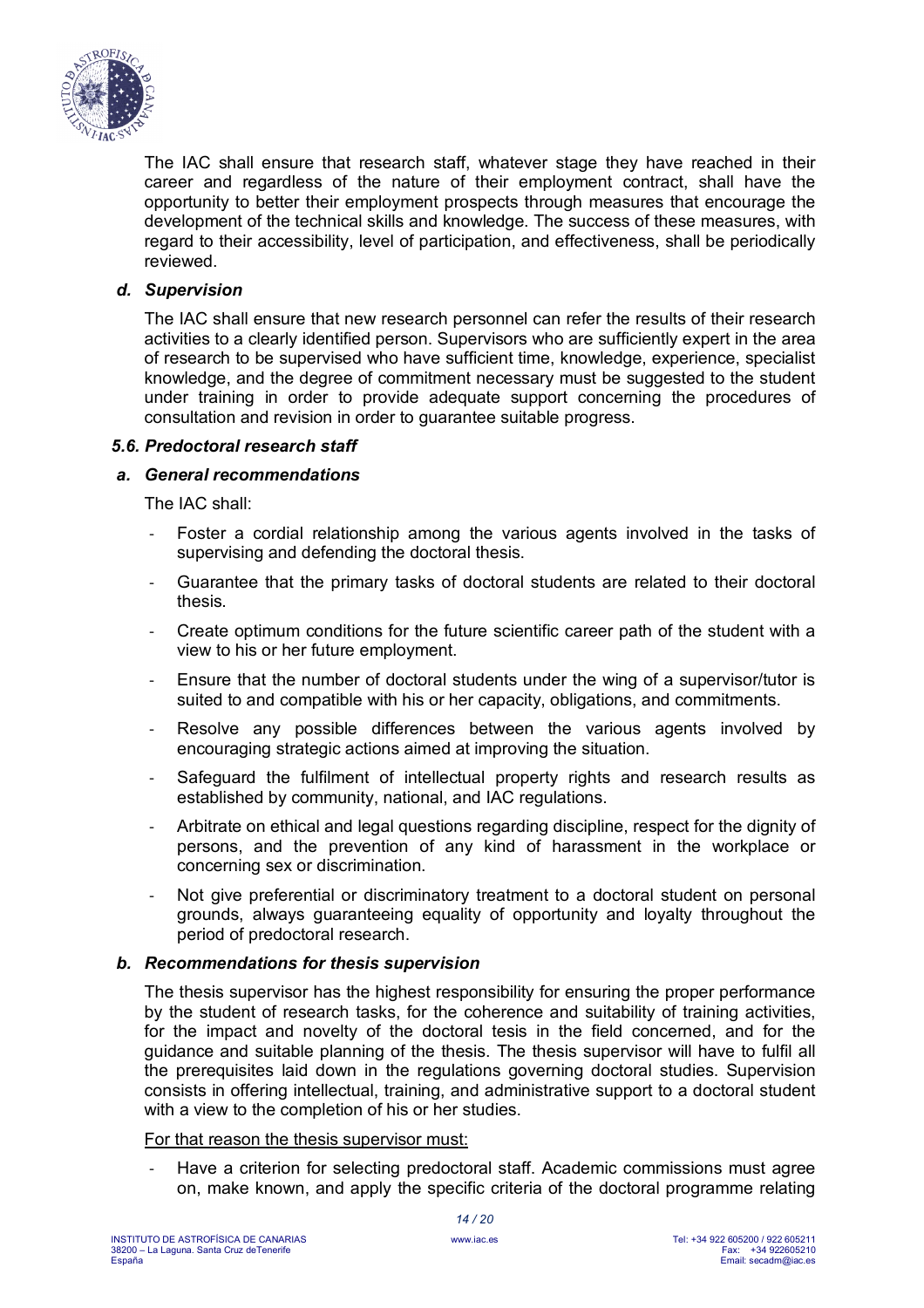

to the selection of predoctoral staff, the head of the commission being able to set forth, where necessary, further criteria with specific reference to the selection process.

- Inform the doctoral student of the expectations of the supervisory team concerning all aspects relating to the research.
- Define the level of competence, skills, and attitudes that it is desired that the student attain during the period of training.
- In cases where more than one supervisor is involved, it shall be clearly established from the outset who shall be responsible for which facet of supervision, and the role of each supervisor shall be agreed with the student.
- Maintain a professional, clear, realistic, and constructive relationship with predoctoral staff and other personnel involved in the programme.
- Ensure an exemplary and high ethical, academic, and professional level of conduct with reference to the doctoral student that also extends to the use of the results obtained from the student's research.
- Be familiar with regulations and administrative structures, as well as with the doctoral programme, projects, or teams that might be of relevance to the student.
- Where appropriate, make an assessment of any complementary educational activities necessary for the training of the student (whether organized as part of or outside the doctoral programme).
- Stay in regular contact with the student according to the needs arising from the progress of the research in its various phases, always being ready to answer questions and resolve difficulties raised by the student within a reasonable time.
- Programme regular meetings to track the progress of the research in accordance with milestones previously agreed with the student and in accordance with regulations.
- Encourage the student to put in writing the results and progress made during the research—whether in the form of a laboratory notebook, report, folder, etc.—and revise the material accumulated with a view to making further opportune observations.
- Ensure that the student is aware of any deadlines and takes responsibility for preparing however many reports may be required with regard to the progress of the research.
- Advise and give support to the student on the following questions: the subject of the research, the working schedule, annual reports, the level of quality for the award of a doctoral degree, the level of ethics required of any doctoral student, and funding opportunities to support the research (grants, research contracts, subsidies, etc.).
- Maintain high ethical and academic standards, making the student aware of any pertinent regulations, guidelines, and codes of conduct, including health and safety regulations, procedures, and duties in the workplace.
- Guarantee that the student's research work is original and meets academic standards. The academic commission for the doctoral programme must be informed of any case where there might be indications of plagiarism or infringement of intellectual property rights.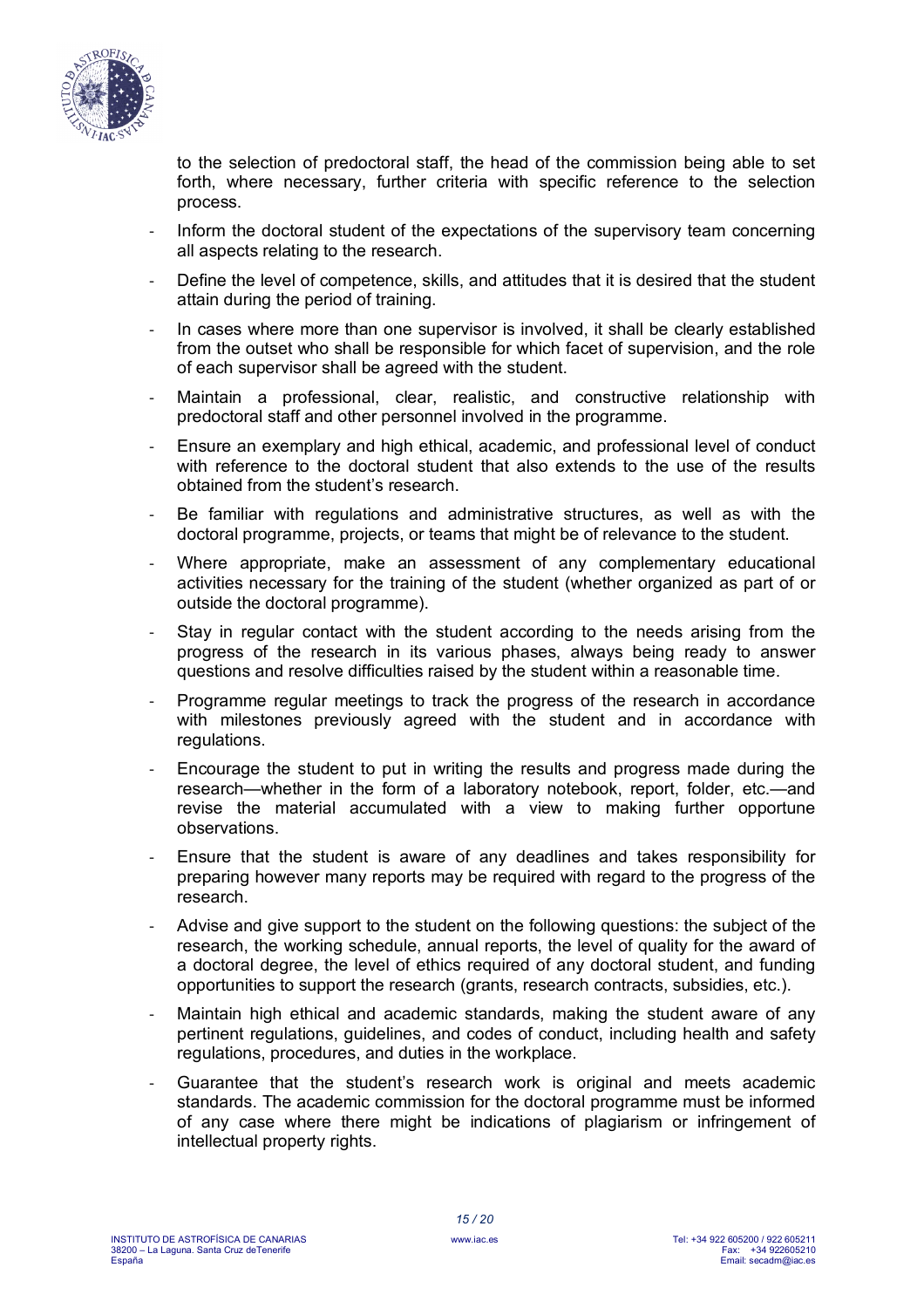

- Encourage the student to publish papers and participate in conferences, seminars, and talks in accordance with the norms and practices of each scientific or academic discipline, and help the student, where necessary, to seek sources of funding to help pursue these activities.
- Offer guidance to the student on the various professional options available on completion of the thesis.
- Restrict the research work of the student to topics related to the contents of his or her tesis.

#### *c. Tutoring*

The tutor is a researcher responsible for adaptation of training and research activity at the beginning of the doctoral programme. His or her role is an assessorial one in the evaluation of the student's success in research. The tutor shall:

- From the moment of the student's incorporation into the doctoral programme, assess and inform him or her of the operation of the programme and of the training activities on offer.
- Know the expectations, preferences, aptitudes, and skills of the doctoral student in order to provide suitable guidance.
- Report, assess, and consult on administrative questions related to the doctoral programme.
- Make a proper assessment of the student with regard to the satisfactory use and explotation of available research resources.
- Act as intermediary between the student and supervisor, and try to mediate regarding any problems or questions that may arise.
- The supervisor, tutor, and doctoral student shall reach an agreement with regard to the relationship and attributes of each for the duration of the doctoral studies.

#### *d. Predoctoral researchers*

Doctoral students shall take responibility for their research work, and it is expected that they shall make the necessary effort suited to their academic level to achieve the competence and skill required for high quality scientific research. To attain these objectives, students must:

Comply with internal IAC regulations, particularly with regard to hazard prevention in the workplace, data protection, confidentiality, and intellectual property.

Know the regulations of the doctoral programme and other research documentation of the IAC and the University, together with any administrative requirements.

- Understand and comply with the expectations of thesis supervisors and research teams regarding their research work, as well as make known their own expectations.
- Maintain a professional relationship with their supervisors and other members of staff involved in overseeing theses or research projects.
- Undertake to complete their training in a continuous manner through activities included in the programme or otherwise agreed by their supervisors.
- Students must undertake to become involved in taking the initiative in identifying problems (technical, personal, etc.) arising in the course of their research and propose solutions to be considered by their supervisors.
- Develop proper human relationships that contribute to the smooth flow of work.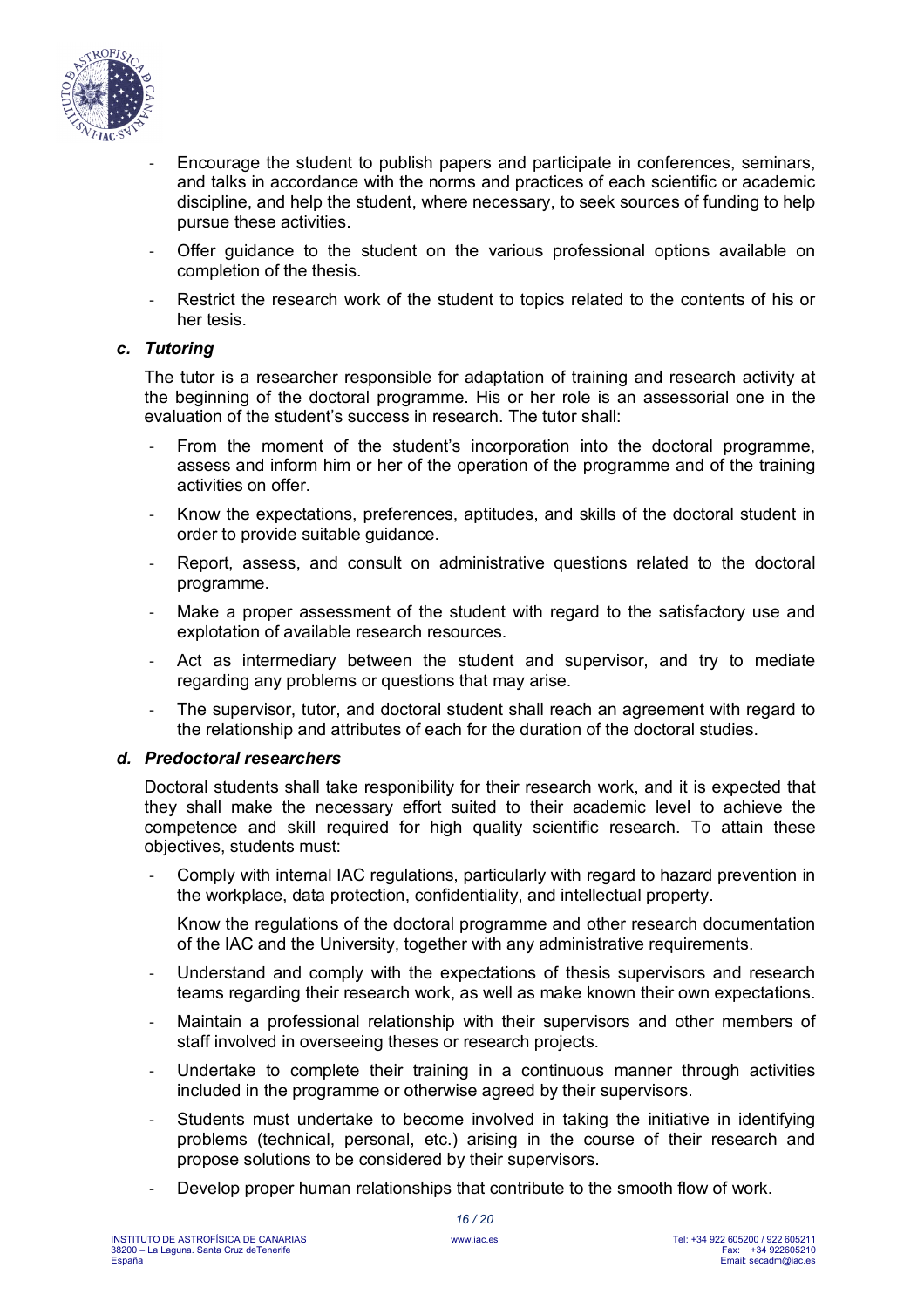

- Develop a working schedule for their thesis, making yearly assessments (including reports on projects and to funding bodies).
- In a transparent and active manner, attend and participate in periodic meetings with their supervisors, research team, etc.
- Seek to publicize their results and research activities under the direction of their supervisors, chiefly through thesis outlines, scientific papers, social media, talks, and conferences.
- Seek to set up networks through brief stays at national and international research centres.
- Seek to acquire cross-cutting skills, such as those relating to communicating in one's native and foreign languages, digital skills, teamwork, project management, etc.
- Participate in knowledge transfer programmes and other professional outlets.

#### *e. Other agents involved*

Many other professionals are directly or indirectly involved in the process of training doctoral students. It will be necessary for these professionals to collaborate in integrating students into the University environment and the doctoral programme by making available the means and resources for their activities, while encouraging cordial relations and assessment of the students throughout their entire training.

# **6. USE OF IAC COMPUTER RESOURCES**

The Code of Conduct concerning the use of the computer resources of the IAC, approved and revised by the Directorate of the IAC on 13 February 2013 (CD 3/13), is incorporated into this Code of Ethics.

- The general principle guiding this Code rests on the notion that the computer resources placed at the disposal of IAC users are either the IAC's own property or are made legally available to it and must therefore be for the user's exclusive use and must be used to serve the purposes of the IAC within the framework of the activities and functions corresponding to each user.
- Within the framework of the general principle just referred to, the IAC shall set up and make use of control, monitoring, and auditing systems. The selection and use of such systems shall be effected while always seeking to guarantee the rights of users and with enough publicity for users to be aware of the range and kinds of actions.
- Computer resources are granted and withheld at the discretion of the IAC in accordance with the requirements and needs of each employee and/or according to the functions to be carried out be each user.
- It is not permitted to use IAC computer resources for purposes other than the tasks or activities that the user performs at, or on behalf of, the IAC.
- Electronic mail accounts, as well as the user profiles established on computer equipment at the IAC, are personal and non-transferable.
- Navigation on the Internet and the use of electronic mail accounts for personal purposes are forbidden, except in occasional circumstances in accordance with the regulations laid down in this Code.
- It is forbidden to use the computer resources of the IAC for the transmission, creation, or storage of any kind of content that may offend the dignity, or contravene the fundamental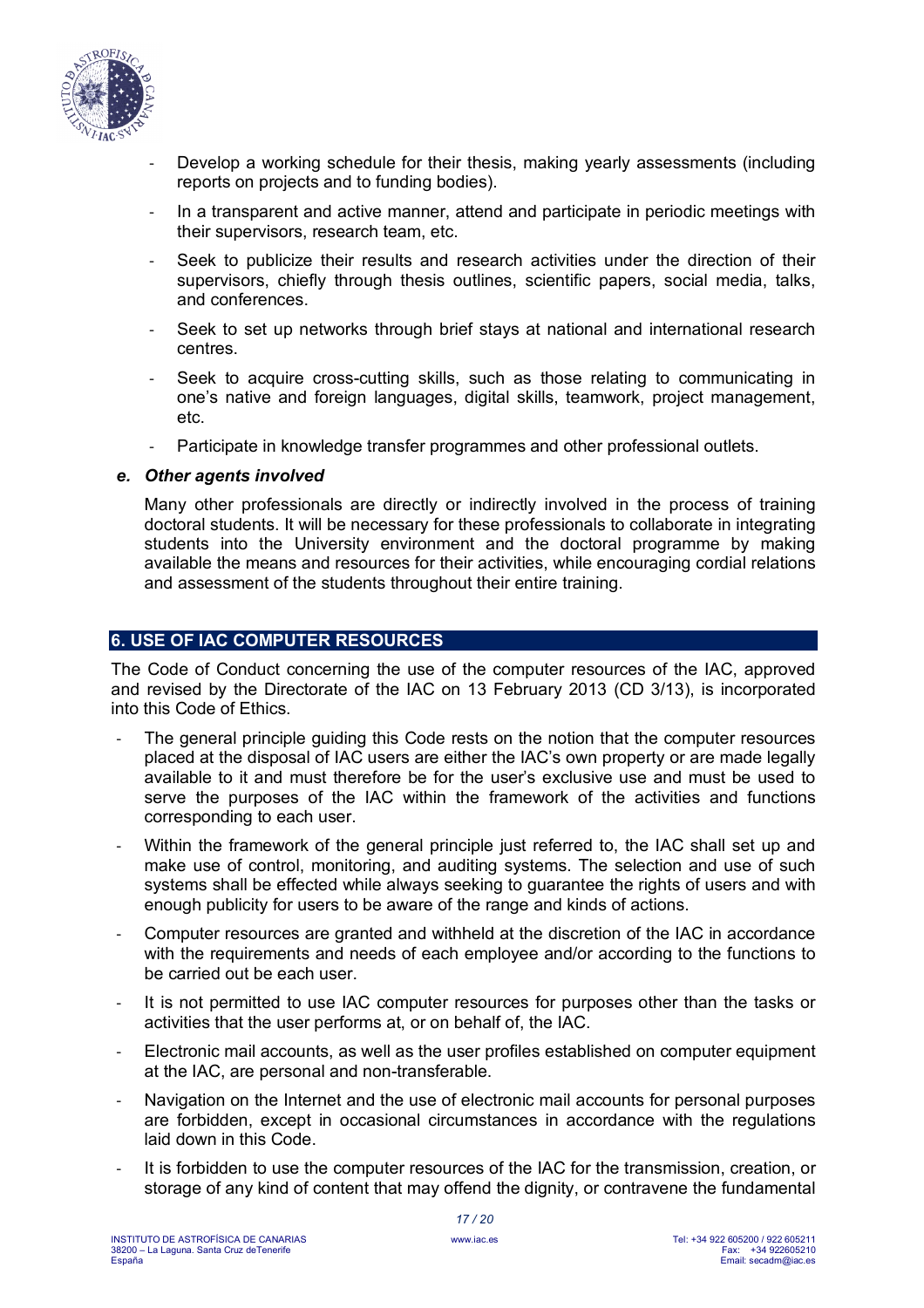

rights or public liberties, of any person, or which involve discrimination or disparagement on the grounds of birth, race, sex, religión, opinion, or any other personal or social condition or circumstance.

- The databases of the IAC that contain or could contain personal data are to all intents and purposes considered as inaccessible sources; therefore, those users accessing them are obliged by law to safeguard them, prevent their diffusion, and keep them in the strictest confidence.
- It is prohibited to introduce or install computer programs, or to insert any physical device, software, or sequence of characters that might cause any kind of altleration or harm to the computer systems of the IAC.
- The data generated in the course of working, professional, research or any other kind of activity are covered by the regulations governing each use.
- For that reason, the unauthorized deletion of data and elimination or destruction of documents, whichever support they may be stored on, as well as the destruction or disabling of any computer resource, may be considered a criminal act.
- Within the scope of its activities and functions, the IAC must provide complete and accurate information on the sources and references contained in any information that it presents in cases where does not have ownership of such information.
- It is totally forbidden to record elements that are subject to restrictions on intelectual property rights (music, films, computer programs, etc.) on any IAC computer unless there exists a prior agreed licence or express authorization on the part of the owner of those rights.
- In order to check whether the regulations presented here are being complied with, the IAC may, at any time and with complete freedom in accordance with existing legal provisions, carry out reviews, audits, examination, and investigations into the use of computer resources by users.

# **7. ACCEPTANCE AND FULFILMENT OF TERMS**

The IAC shall adopt what it deems to be opportune measures to bring the present Code into effect by duly publicizing it and resolving any issues that its implementation might raise.

All IAC personnel must comply with this Code of Ethics and nobody is authorized to ask an employee to breach the terms of this Code or can justify any conduct that contravenes it.

Where there exists any indication of non-compliance, a person in authority or the Code of Ethics Commission may be immediately contacted. Such information shall be held in the strictest confidence and the anonymity of the informant guaranteed. The IAC undertakes not to take any kind of direct or indirect reprisals against any professional reporting a supposed irregularity.

With regard to the values, principles, and norms contained herein, this Code, where applicable, shall likewise also indirectly apply to other groups of persons interacting with the IAC.

It is the responsibility of staff in relation to the Code of Ethics to:

- Read, understand, and comply with the Code of Ethics and make decisions based on it.
- Help to publicize it in the workplace and among users and collaborators.
- Participate in training activities organized by the IAC concerning the Code.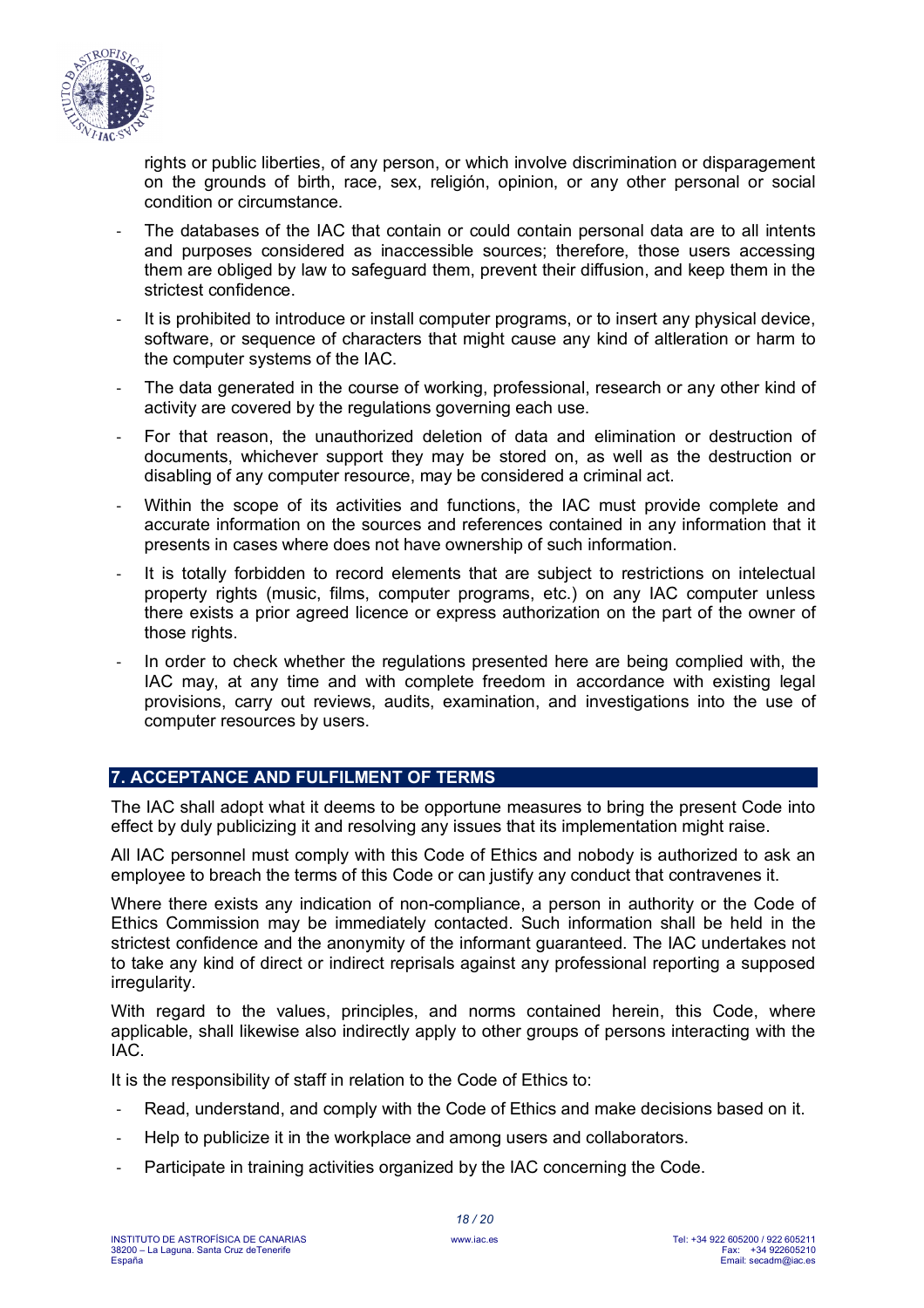

# **8. CODE OF ETHICS COMMISSION**

The Code of Ethics Commission is composed of seven members designated by the Directorate of the IAC. Two voting members shall perform the functions of Chairperson and Secretary. One voting member shall represent trade union organizations present at the IAC (having previously chosen by those organizations to act as their representative).

Depending on the topics to be addressed at meetings of this Commission, and on the understanding that such collaboration is necessary for the proper exercise of its functions, representatives of interest groups within the IAC may be present but may not vote on any issues raised.

The main functions of the Code of Ethics Commission are to:

- Act to encourage the publicizing, knowledge of, and compliance with the Code, and further develop it while giving considered interpretation of its regulations and supervising its application.
- Establish and manage a channel for consultation, notification, and reclamation.
- To transfer claims of possible non-compliance to the person concerned for investigation and resolution of any issues or consultations that may arise through the channel referred to previously.
- Periodically review the Code with the aim of adusting its requirements to the needs of the centre and its relation to the working environment and interest groups, taking into consideration suggestions and proposals made by IAC personnel.
- Any revision or update of this Code of Ethics shall require the approval of the Directorate of the IAC.
- Evaluate and make an annual report on the degree of compliance with the Code. The report shall be communicated to the Governing Council of the IAC, the Director, the General Services Administrator, and the members of the Directorate of the IAC.

#### **9. COMMUNICATING WITH THE CODE OF ETHICS COMMISSION**

The electronic mail address **codigoetico@iac.es** shall be the communication channel allowing any interest group at the IAC (employees, clients, suppliers, and representatives of society in general) to raise concerns or make suggestions over instances of possible misconduct or any breach of the regulations set out in the present Code to members of the Code of Ethics Commission.

The Commission shall handle all enquiries and shall investigate potential violations of the Code under a commitment to strict confidentiality.

#### **10. TERM OF VALIDITY**

The present Code of Ethics has been approved by the Directorate of the IAC at its meeting (CD40/21) of 10 November 2021 and is now fully in force pending any future modification.

Any updates to the Code of Ethics shall be approved by the IAC Directorate at the nonbinding request of the Code of Ethics Commission.